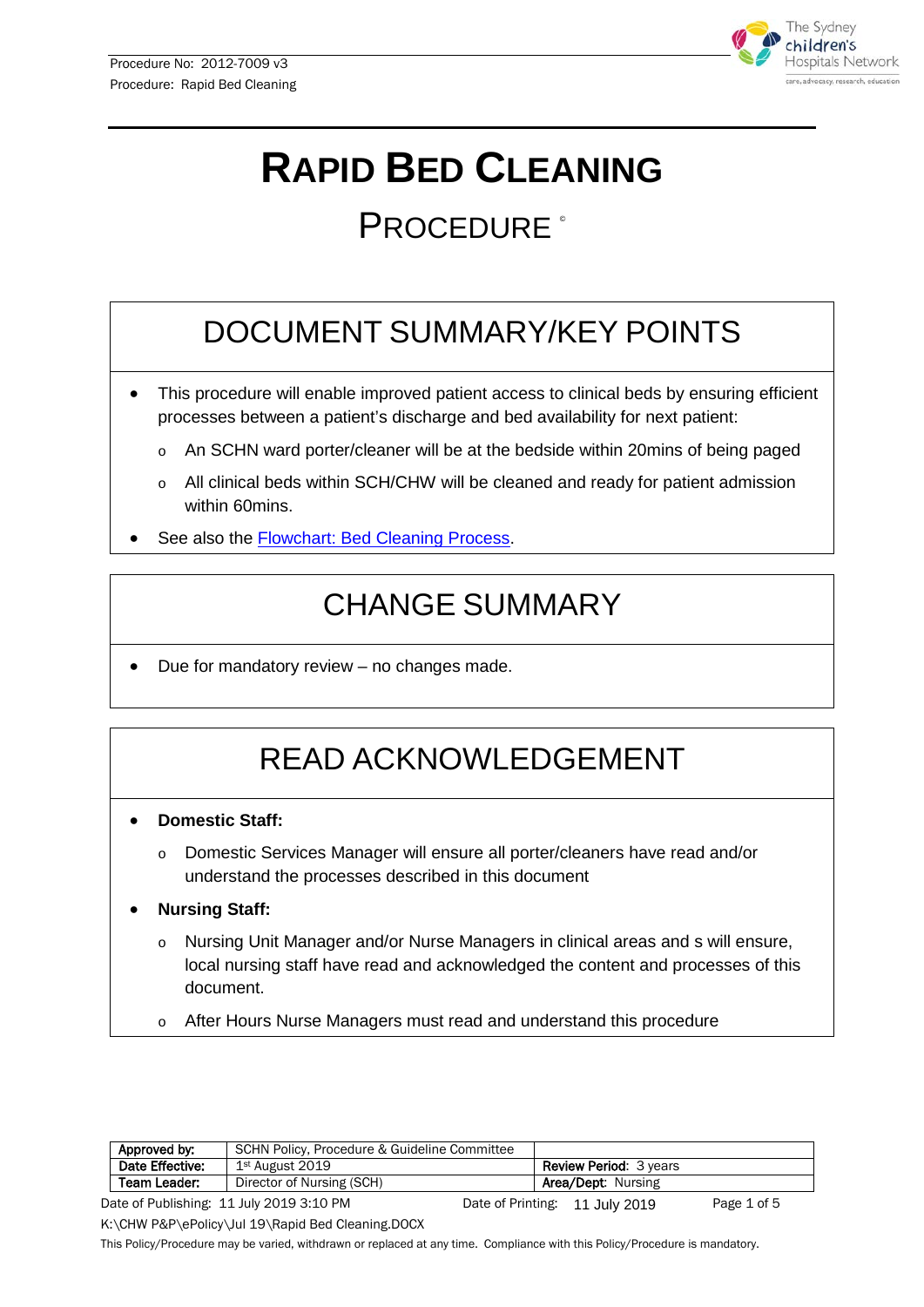

## **Purpose/Scope**

This procedure will enable improved patient access to clinical beds by ensuring efficient processes between a patient discharge and bed availability for next patient:

Bed cleaning will be rapidly prioritized through the Domestic Supervisor from 0600 until 2000hours and after that through the After Hours Nurse Manager.

### **Procedure**

*Refer to the Flowchart – [Bed cleaning process](#page-3-0)*

**Note:** All porters have a pager.

#### *Sydney Children's Hospital (SCH)*

- **1.** When paging a porter/cleaner, ward staff must page, and give the urgency of the request the ward and bed number.
- **2.** Ward expectation is that the porter/cleaners are in attendance within 20mins of first page.
- **3.** If a porter/cleaner is **not present within 20mins**, perform the following:
	- o *During 0600-2000hrs* ward staff must page the Domestic Supervisor on:
		- page 44860 between 0600 to 1430; and
		- **page 43000 between 1430 to 2000.**
	- o *After hours* page the After Hours Nurse Manager (AHNM) on page 44103
	- o If a porter/cleaner is not **present within another 20mins**, Ward staff must again page the Domestic Supervisor (between 0600 – 2000hrs) or the AHNM (if after hours) for follow-up action.

If a porter/cleaner has not arrived after the second page, during 0600 – 2000 hours, the Domestic Supervisor reports an action plan to the Bed Manager to resolve issues. If after hours, the AHNM resolves issues as necessary.

As soon as a bed has been cleaned and is ready for admission, Ward staff are to advise the NUM/Team Leader who then declares the bed available to the Bed Manager during working hours, or to the AHNM if after hours.

#### *Children's Hospital Westmead (CHW)*

- **1.** When paging a porter/cleaner, ward staff must page, and give the urgency of the request the ward and bed number.
- **2.** Ward expectation is that the porter/cleaners are in attendance within 20mins of first page.
- **3.** If a porter/cleaner is **not present within 20mins**, perform the following: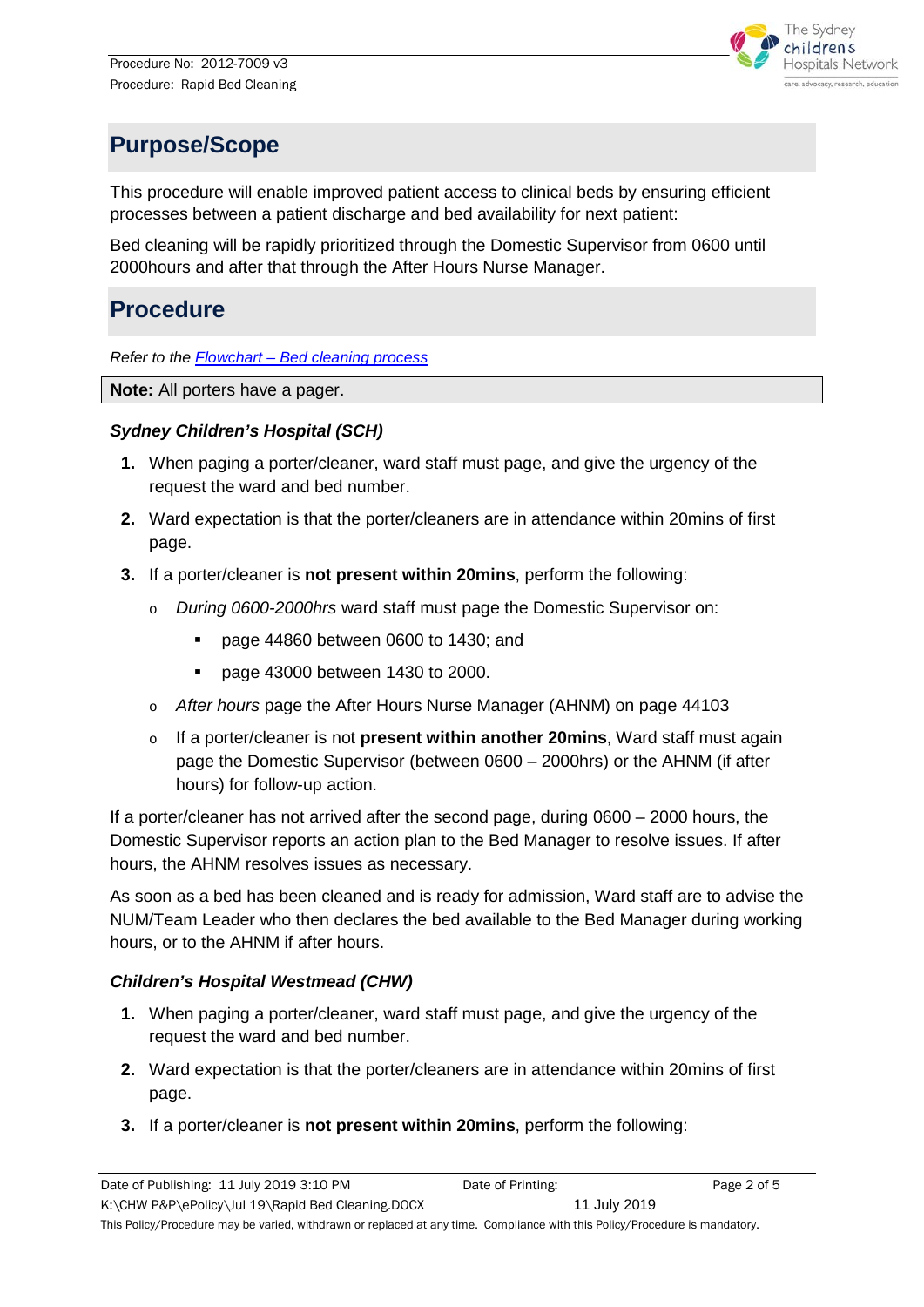

- o During 0600-0030hrs ward staff must call the Domestic Supervisor on:
	- **Mobile 0429 229 774 or page 6768**
- o *After hours* page the After Hours Nurse Manager (AHNM) on page 6056
- o If a porter/cleaner is not **present within another 20mins**, Ward staff must again call or page the Domestic Supervisor (between 0600 – 0030hrs) or the AHNM (if after hours) for follow-up action.

If a porter/cleaner has not arrived after the second page, during 0600 – 0030 hours, the Domestic Supervisor reports an action plan to the Bed Manager to resolve issues. If after hours, the AHNM resolves issues as necessary.

As soon as a bed has been cleaned and is ready for admission, Ward staffs are to advise the NUM/Team Leader who then declares the bed available to the Bed Manager during working hours, or to the AHNM if after hours.

#### **Key Performance Indicators**

- **1.** Ward porter/ cleaning staff at the bedside within 20mins of first page.
- **2.** All clinical beds within SCHN will be cleaned and ready for patient admission within 60 minutes.
- **3.** Number of beds with 'urgent bed cleaning' requests.
- **4.** Number of bed cleaning requests that require involvement of Domestic Supervisor.
- **5.** Number of bed cleaning requests that require involvement of AHNM.

### **Responsibilities**

- Domestic Services Supervisor and cleaning team are responsible for ensuring porter/cleaning staff are at the bedside within 20 minutes of being paged.
- Ward NUM/ Team Leader, Domestic Supervisor & porters/cleaners are responsible for ensuring clinical beds are cleaned within 60 minutes of patient discharge.
- Ward nursing staff responsible to remove sheets from the bed, remove pumps etc from the bedspace and to page the porter.
- Ward staff are responsible to notify NUM/Team Leader a bed is ready for new patient.
- NUM/Team Leader is responsible to declare the bed available to the Bed Manager (during working hours) and to the AHNM if after hours.

#### **Copyright notice and disclaimer:**

The use of this document outside Sydney Children's Hospitals Network (SCHN), or its reproduction in whole or in part, is subject to acknowledgement that it is the property of SCHN. SCHN has done everything practicable to make this document accurate, up-to-date and in accordance with accepted legislation and standards at the date of publication. SCHN is not responsible for consequences arising from the use of this document outside SCHN. A current version of this document is only available electronically from the Hospitals. If this document is printed, it is only valid to the date of printing.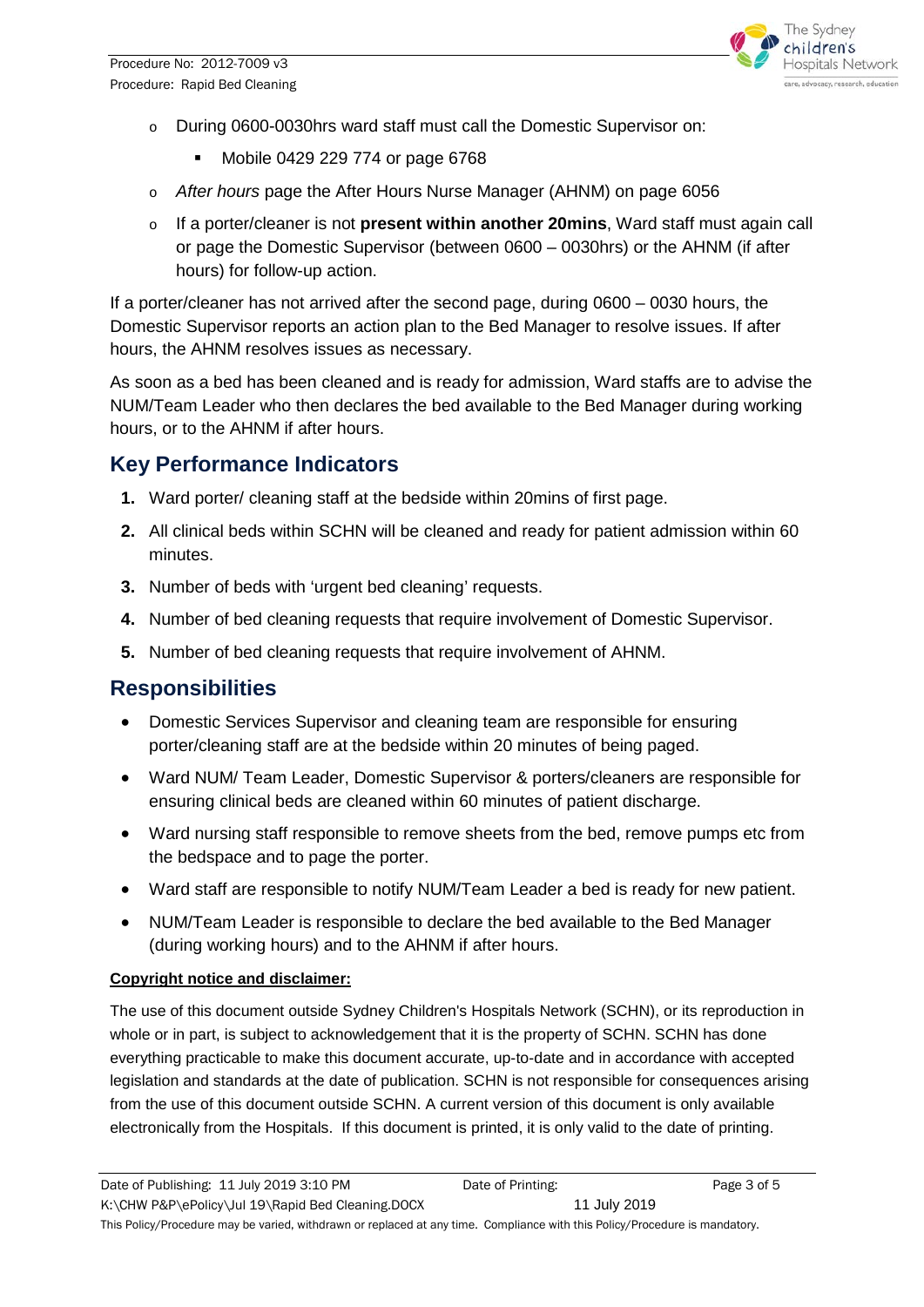

### **Flowchart – Bed Cleaning Process SCH**



<span id="page-3-0"></span>Date of Publishing: 11 July 2019 3:10 PM Date of Printing: 11 July 2019 Page 4 of 5

Date of Printing: 11 July 2019

K:\CHW P&P\ePolicy\Jul 19\Rapid Bed Cleaning.DOCX

This Policy/Procedure may be varied, withdrawn or replaced at any time. Compliance with this Policy/Procedure is mandatory.